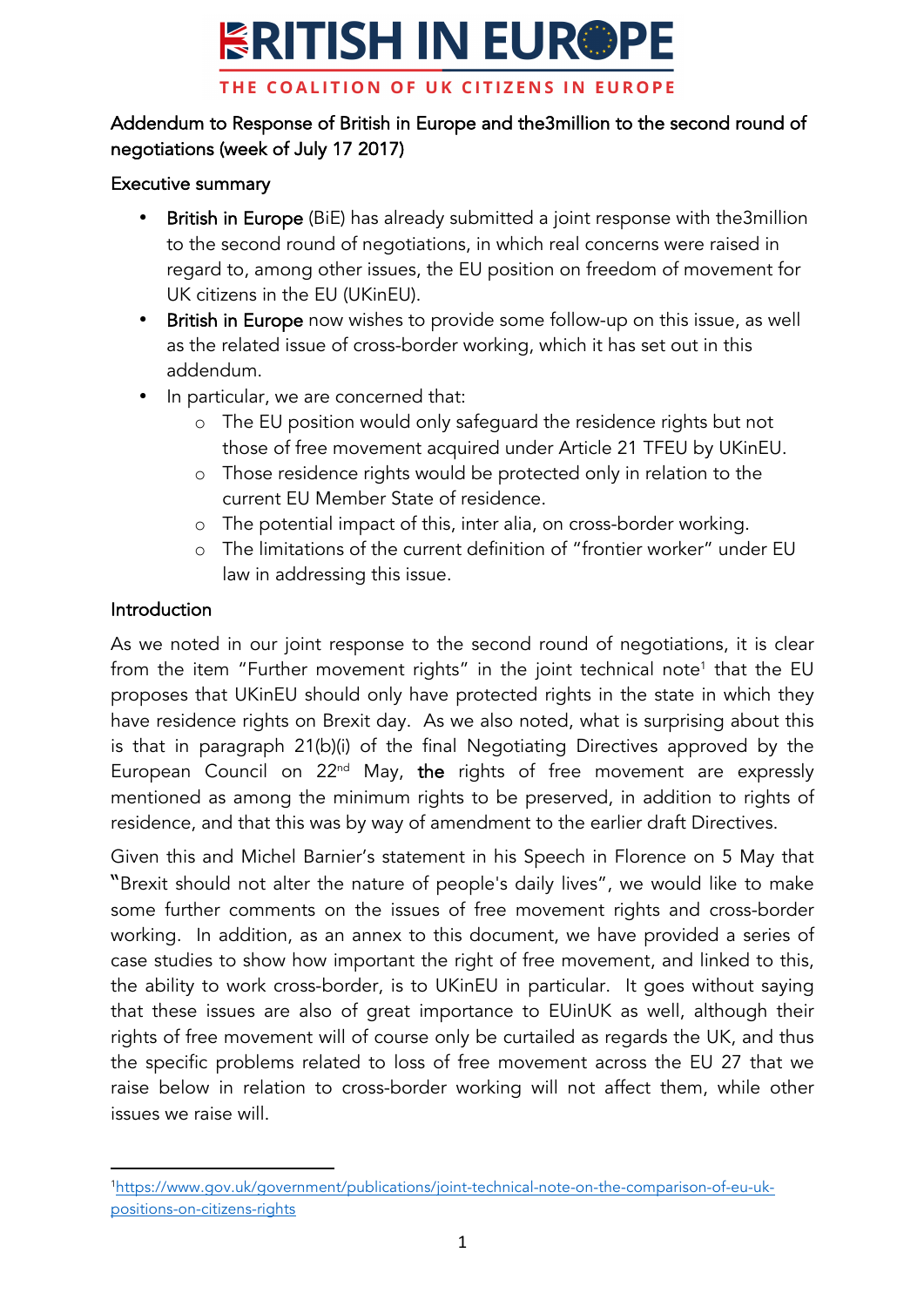## **ERITISH IN EUR®PE** THE COALITION OF UK CITIZENS IN EUROPE

### 1. Free movement

It is clear from the joint technical note that the EU's current position is that what are referred to as "further movement rights" would not be protected.

It is, however, not clear that this is a concept actually grounded in EU law.

*The right to move and reside freely across the territory of the Member States – two interlinked acquired rights*

Article 21(1) TFEU states:

"Every citizen of the Union shall have the right to move and reside freely within the territory of the Member States, subject to the limitations and conditions laid down in the Treaties and by the measures adopted to give them effect."

In other words, there are two fundamental elements to the right (singular) of EU citizenship set out in this article: it is a composite right to *move* and to *reside* freely. The EU's offer only protects the latter aspect of this right of EU citizenship acquired by UK citizens in the EU, presumably on the basis that the right to move has already been exercised at the point of entry to another EU Member State and the EU proposal would not protect further movement rights.

However, this position cannot be correct. An argument might be made that rights of free movement are only relevant where citizens remain EU citizens since one of the aims of EU citizenship is to facilitate integration of EU citizens across the EU. This argument does not carry any weight – as we have seen, free movement is provided for in the same treaty article as free residence and forms part of the same composite legal right. Both elements are integral parts of EU citizenship, and the right of residence is linked as closely to the aim of integration as the right of free movement. Both are necessary to facilitate integration by assimilating the positions of all affected citizens. Further, long term third country nationals (TCNs), who are not EU citizens, are able to acquire both rights of long term residence and of free movement after five years in the EU under Directive 109/20032 , (hereinafter "the Long Term Residence Directive"). Thus, how could it be argued that the residence rights of UKinEU should be protected while free movement rights should not, not least since both have been exercised and acquired?

Further, it cannot be argued that UKinEU will no longer be exercising rights of free movement at the point of Brexit. The free movement of persons takes the form of the departure of nationals of a Member State, who are therefore citizens of the Union, from their own Member State and their movement to another or multiple other Member States. UK citizens who moved from the UK and currently live in EU 27 countries have exercised their right of free movement as citizens of the Union at the point at which they went to live in another EU country, or multiple other EU countries, and they continue to do so as EU citizens pre-exit, in the same way as

 <sup>2</sup> Directive 2003/109/EC concerning the status of third country nationals who are long term residents.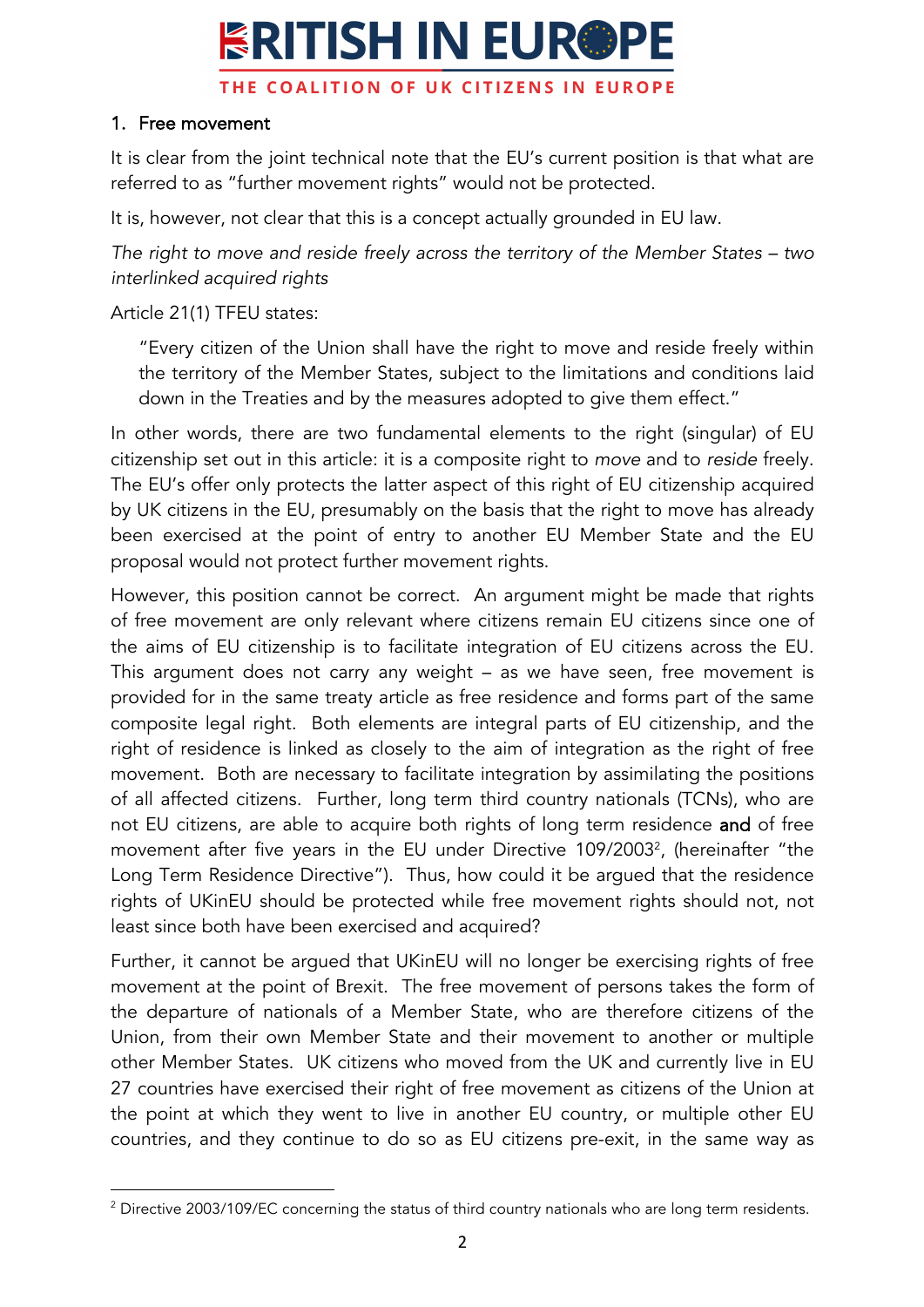#### THE COALITION OF UK CITIZENS IN EUROPE

they have exercised and continue to exercise rights of residence in the EU 27 country where they live. This is also clear from case law: for example, Case C-359/13 *Martens* §30, where a Dutch national was considered to have exercised her rights to move freely by moving from the Netherlands to Belgium and to have continued to exercise those rights *throughout* the period during which she lived in Belgium.

*Territorial scope of the right of free movement: one continuous right exercised across the territory of the Member States*

Moreover, the right to move and reside freely is exercised "within the *territory* of the Member States". In other words, the territorial scope of the right is the EU and the Member States constitute one territory, within which EU citizens can move freely, as if there were no borders. This also implies that any exercise of rights of free movement, even if in relation to multiple EU countries, would be the exercise of one continuous right of free movement, rather than a series of rights or further rights of free movement, across that territory.

The wording set out in the directives and regulations relating to free movement support this interpretation. Directive 38/2004<sup>3</sup> ("the Directive") states:

(1) Citizenship of the Union confers on every citizen of the Union a primary and individual right to move and reside freely within the territory of the Member States, subject to the limitations and conditions laid down in the Treaty and to the measures adopted to give it effect.

(2) The free movement of persons constitutes one of the fundamental freedoms of the internal market, which comprises an area without internal frontiers, in which freedom is ensured in accordance with the provisions of the Treaty.

In other words, it seems clear that the right of free movement is one continuous right exercised across an area without internal frontiers, not a series of exercises of the rights in relation to individual Member States.

Indeed, it is clear from the wording of Article 1 of the Directive that this is the intention:

"This Directive lays down:

 

1. (a) the conditions governing the exercise of the right of free movement and residence within the territory of the Member States by Union citizens and their family members;"

In both cases (free movement and residence), the Directive, like the Treaty, refers to a "right" in the singular, and to the "territory of the Member States", territory being in singular and Member States in the plural.

<sup>&</sup>lt;sup>3</sup> Directive 2004/38/EC, on the right of citizens of the Union and their family members to move and reside freely within the territory of the Member States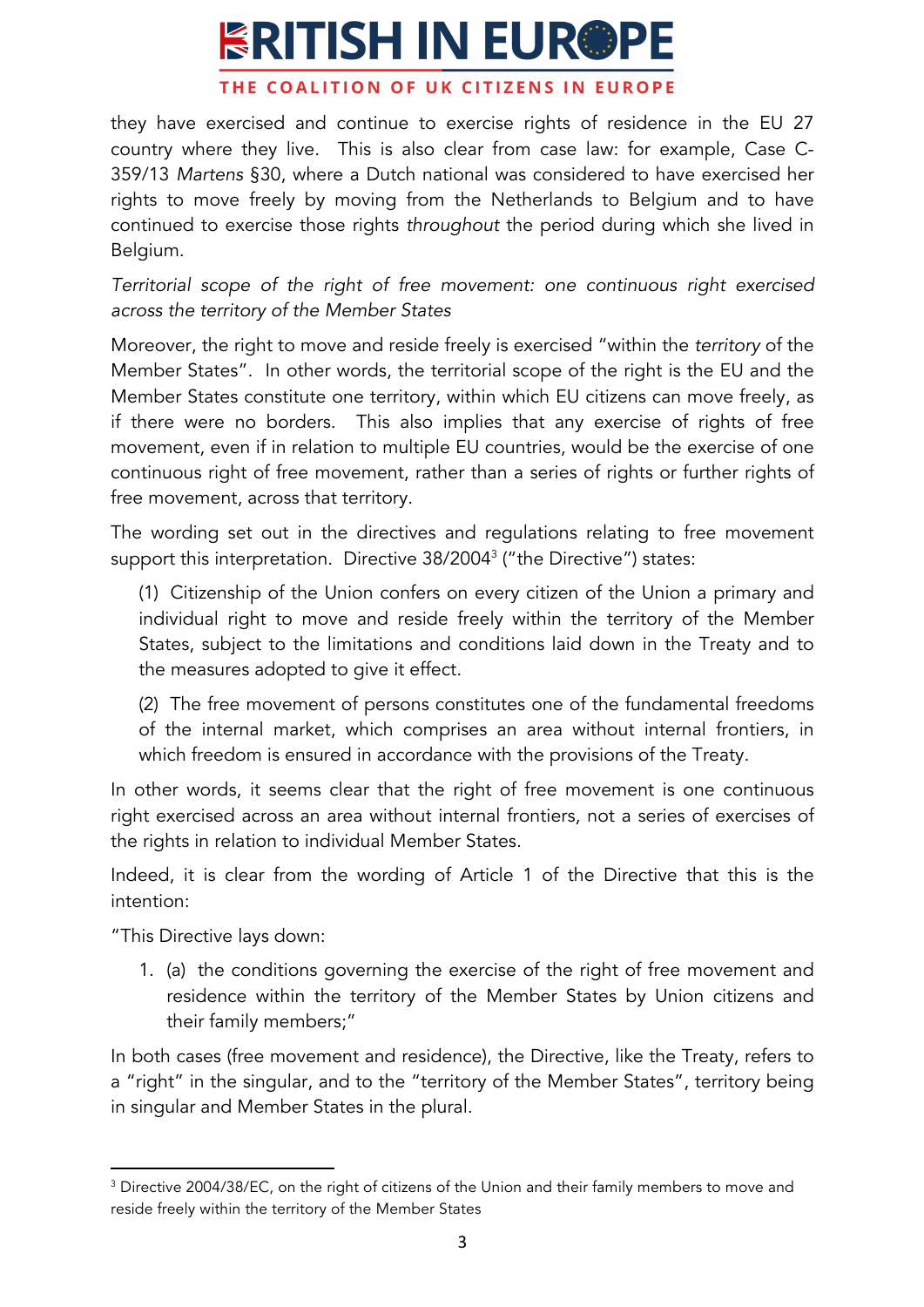#### THE COALITION OF UK CITIZENS IN EUROPE

It is also relevant to note that it is established case law that "Directive 2004/38 aims to facilitate the exercise of the primary and individual right to move and reside freely within the territory of the Member States that is conferred directly on Union citizens by the Treaty" (see Cases C-127/08 *Metock and others*, and Case C-456/12 *O. and B*). In addition, "having regard to the context and objectives of Directive 2004/38, the provisions of that directive cannot be interpreted restrictively, and must not in any event be deprived of their effectiveness"4 .

As regards the territorial scope of the right of free movement, case law has confirmed that, even in the case of derived rights of non-EU citizen spouses of EU citizens under the Directive to move freely within the EU, these apply across the territory of the Member States as if it were one territory. For example, in the recent Case C-202/13 *McCarthy* §41, the CJEU held that Article 5 of the Directive refers to "Member States" and does not draw a distinction as regards the state of entry to argue that such a third country spouse would have a right of entry across the EU, including in the country of which her/his spouse was a national, and, without an entry visa where that person holds the valid residence card referred to in Article 10 of the Directive.

*Changes in circumstances: comparison with third country family members under the Directive*

Not only is this case relevant to the issue of the territorial scope of the right of free movement as implemented in the Directive and whether it is one continuous right exercised across the territory of the Member States but it is also relevant to a comparison of the position of UKinEU with that of third country family members under the Directive.

Professor Eleanor Spaventa has argued<sup>5</sup> in relation to the rights of UK citizens in EU 27 countries post Brexit that it is important to look at how EU law treats those whose circumstances have changed and refers in particular to the case of family members of migrant workers, who are protected under the Directive in the event of a change of family circumstances even if they are third country nationals. She notes that under the Directive, "changes in circumstances might not be determinative of enjoyment of rights, even for individuals who are not Union citizens". She goes on to add, referring to third country national or "TCN" family members:

"In the same way as a change in personal circumstances is not determinative of TCN family members' rights, it cannot be determinative of the rights of British citizens in the EU. Furthermore, if Union citizenship means anything at all, it is unthinkable that a TCN with derived rights would be treated better than a Union citizen who has

 

<sup>4</sup> see for example Cases C-127/08 *Metock and others*, and Case C-456/12 *O. and B*

<sup>&</sup>lt;sup>5</sup> Study for the PETI Committee "The impact of Brexit in relation to the right to petition and on the competences, responsibilities and activities of the Committee on Petitions" 2017 at: http://www.europarl.europa.eu/RegData/etudes/STUD/2017/583154/IPOL\_STU(2017)583154\_EN.pd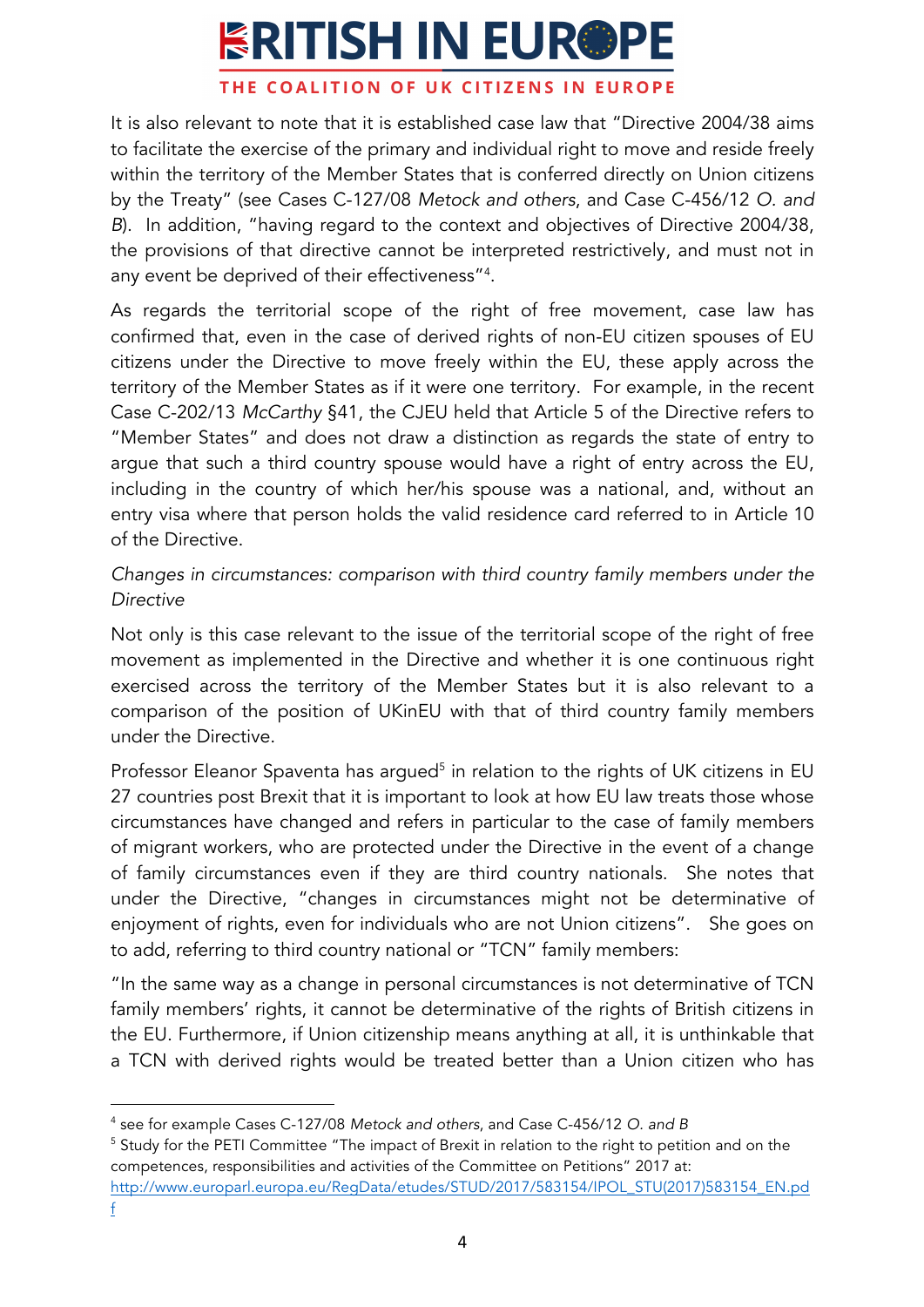## **ERITISH IN EUR®PE** THE COALITION OF UK CITIZENS IN EUROPE

exercised Treaty conferred rights, which are then lost by virtue of withdrawal from the EU. "

Given that, in the case of a change in family circumstances of a third country spouse of an EU citizen, that spouse would under the Directive and the above case law maintain the right of free movement and entry throughout the EU referred to under Article 5 of the Directive (and that this would be visa-free if in possession of the residence card referred to in Article 10), it does seem inconceivable that UK citizens, as former EU citizens, would lose their rights of free movement by virtue of withdrawal from the EU, an event over which they had little control, and in the majority of cases, no say.

### *The Long Term Residence Directive*

It has been argued that at least those UKinEU who have acquired the right to permanent residence would potentially maintain their rights of free movement in accordance with the Long Term Residence Directive, which applies to third country nationals who are long-term resident in the EU. In response, similar arguments to those in the paragraph above might then be made, as to why it would be inconceivable that UKinEU should default to this third country citizen's status and lose the rights of free movement that they currently enjoy both before and once they have acquired five years' residence. In addition, it should be noted that the rights of free movement granted under the Long Term Residence Directive are inferior to those of EU citizens and apply subject to conditions, not least five years' residence and very much more limited rights of absence during these five years, the effect of which are such that many who have acquired five years' residence within Directive 38/2004 would lose it if the Long Term Residence Directive applied. Other conditions to which the acquisition of long-term residence is subject, unlike that of permanent residence, include in particular, the requirement to have "stable and regular resources" without recourse to social assistance in the Member State of residence and health insurance.

In relation to the Long Term Residence Directive, we note with concern the 2011 EU Commission report into the transposition and implementation of the Directive which described the situation, five years after it entered into force, as "deplorable." Several of the Member States that are home to the largest communities of UKinEU27 (France, Germany, Italy) were found to be in contravention of key provisions of the directive, including definition of status, refusal of status, giving LTRs the right to choose between a permit under national immigration law or EU law, the cost of applying for a permit, higher fees for tertiary education than are charged to EEA nationals and quotas on work permits for LTRs moving from one EU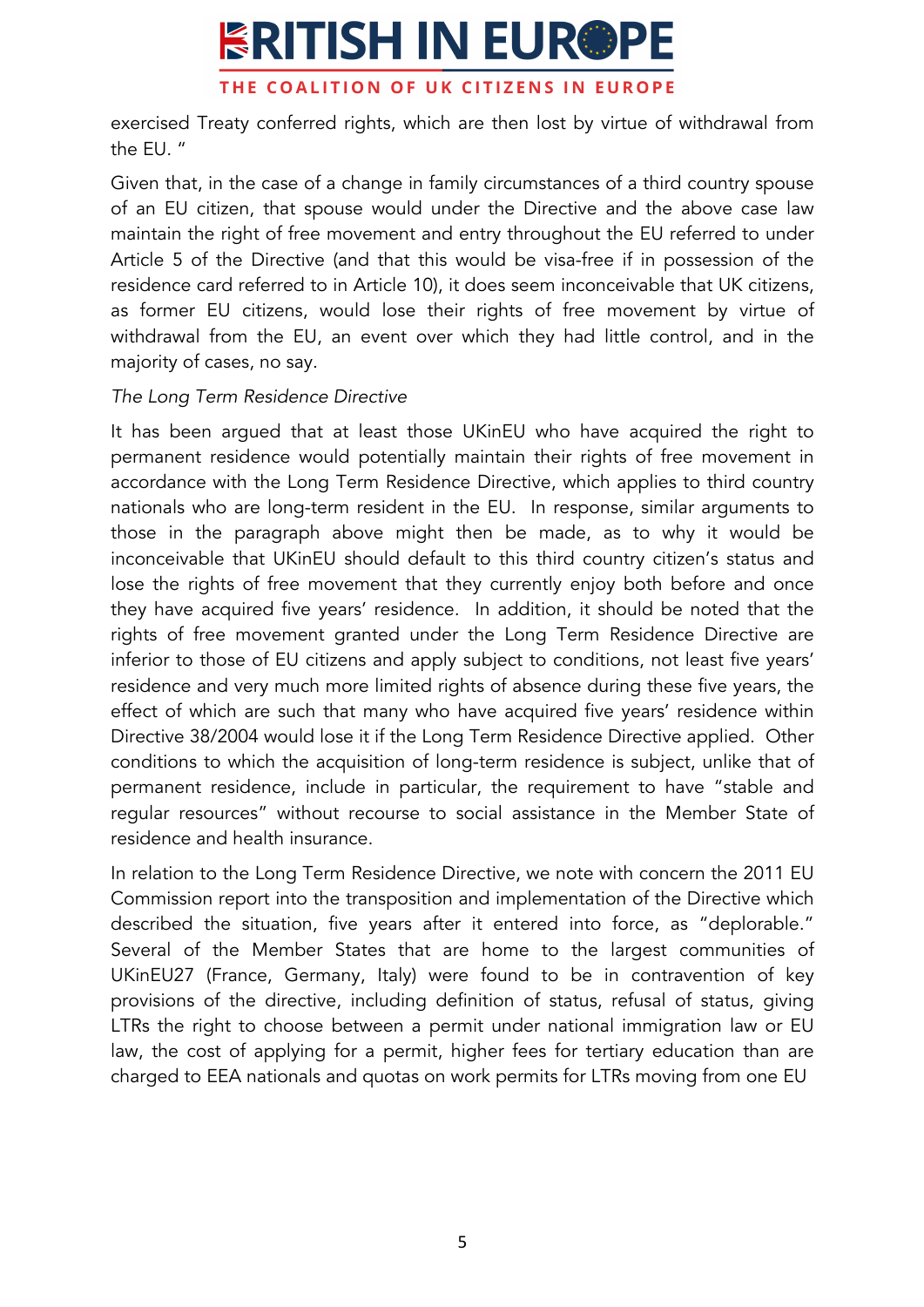THE COALITION OF UK CITIZENS IN EUROPE

member state to another $\delta$ .

We are aware of the REFIT procedure under way with respect to all the existing Directives on third country national legal migration, including the 2003 LTR Directive, and would welcome further information from the Commission on the timetable and likely content of any new proposal to amend this body of legislation that may impact on the default residual position as regards continued free movement rights of UKinEU27 across the territory of the EU post-Brexit<sup>7</sup>.

## *Conclusions*

In summary, and given all of the above case law, it can be concluded that UK nationals are currently exercising a single composite right of residence and free movement as regards their move to another or, over time, to multiple different Member States, and have thus acquired that right in relation to the "territory of the Member States" and not to one specific Member State. Since the right to move and reside freely contains two inextricably linked elements forming part of the fundamental EU citizenship rights set out in Article 21 TFEU, it is difficult to understand why the EU's proposal aims simply to guarantee one half - residence rights in the country of residence – and not the other, the right to free movement.

Ultimately, these issues go back to the fundamental nature of EU citizenship, which is confirmed in the Directive in its third preamble:

"Union citizenship should be the fundamental status of nationals of the Member States when they exercise their right of free movement and residence."

As Spaventa notes in her study<sup>8</sup> "Union citizenship has been construed as imposing limits on Member States' discretion in areas that are, otherwise, of exclusive national competence" and notes that this approach reflects the fact that Union citizenship is "the *fundamental status* of Union citizens". Following the conclusions in the judgment in Case C-135/08 *Rottmann* to their ultimate conclusion, one might even go so far as to query whether it is possible for the actions of a Member State (the UK), by withdrawing from the EU, to result in the withdrawal of EU citizenship from its citizens, given its fundamental nature and that it is a *status* that has been *acquired* – but that argument is for another day. Finally, as regards free movement specifically, settled case law of the CJEU has held that EU citizens should not be penalised for having exercised their rights of free movement. It would be ironic indeed if the very citizens who had made use of their rights to move as EU citizens were then to have their acquired EU citizenship rights restricted to the territory of one Member State.

<sup>6</sup> Report from the Commission to the European Parliament and Council on the Implementation of Directive 2003/109/EC COM (2011) 585 final: https://ec.europa.eu/homeaffairs/sites/homeaffairs/files/http%3A//ec.europa.euwhat-we-

do/policies/pdf//1\_en\_act\_part1\_v62\_en.pdf

 

<sup>7</sup> The Legal Migration Fitness Check: http://ec.europa.eu/smartregulation/roadmaps/docs/2016\_home\_199\_fitnesscheck\_legal\_migration\_en.pdf

<sup>&</sup>lt;sup>8</sup> Study for the PETI Committee referred to above at footnote 3.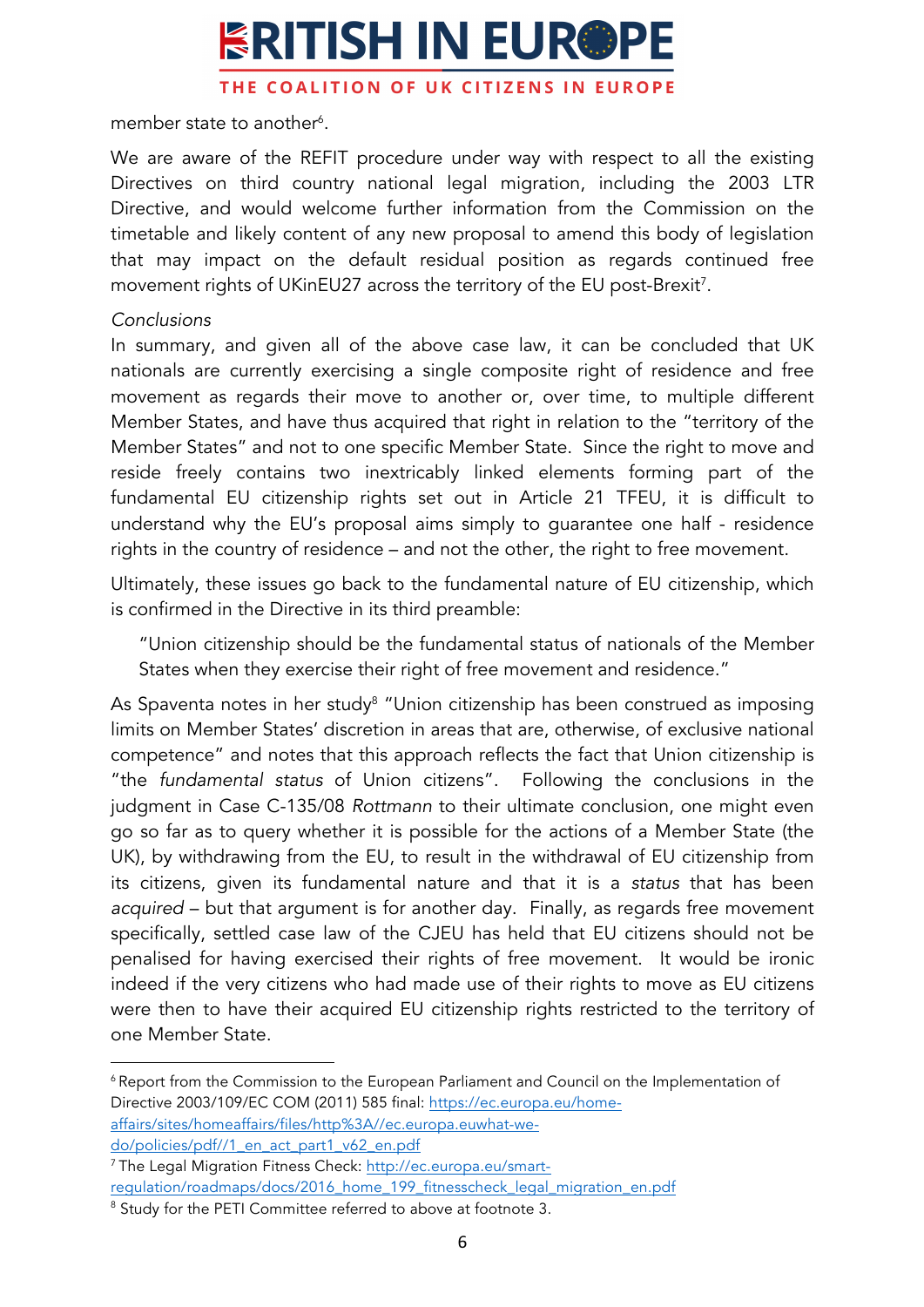THE COALITION OF UK CITIZENS IN EUROPE

### 2. Cross-border working

The technical note sets out the EU's position on cross-border working or frontier workers, stating that "those who are working as a frontier worker at the point of the UK's withdrawal (or considered within the definition of a frontier worker e.g. jobseeker for six months) fall within the scope of the WA insofar as they retain the status of a frontier worker". The UK has, as yet, to take a final position but will consider offering reciprocal arrangements.

Frontier workers are EU citizens who are employed cross-border. They reside in one Member State and work in another, and return either daily or at least weekly to their country of residence.

However, there are two remarks that should be made in relation to the acquired rights of EUinUK and UKinEU post Brexit to work cross-border.

It should be borne in mind that frontier workers still face many obstacles in effectively exercising their rights of free movement, as a recent European Commission report notes<sup>9</sup>.

And, more specifically, this definition does not cover all forms of cross-border working in which UKinEU and EUinUK are currently engaged. This is of particular significance to UKinEU, given the EU's current position on free movement rights for UKinEU, and for this reason it is critical to consider carefully all possible variations of cross-border working/careers currently pursued by UKinEU to ensure that the definition of cross-border working used in the Withdrawal Agreement is flexible enough to cover them – otherwise these workers will no longer be able to work cross-border.

*Categories of cross-border working not covered by the definition of "frontier workers"*

If the definition of frontier worker set out in Regulation 883/2004<sup>10</sup> and cited below were to be used in the context, large numbers of those currently working crossborder would potentially not be covered:

"'frontier worker' means any person pursuing an activity as an employed or selfemployed person in a Member State and who resides in another Member State to which he/she returns as a rule daily or at least once a week."

For example, this would affect the following main categories of cases:

(a) Citizens living in one Member State and working in another MS but *less regularly* than weekly, or daily, including as an employee, self-employed person or as a director of a company.

 

<sup>9</sup> European Commission "Comparative Report: Frontier Workers in the EU" January 2015.

<sup>&</sup>lt;sup>10</sup> Article 1(f) of Regulation 2004/883/EC on the coordination of social security systems.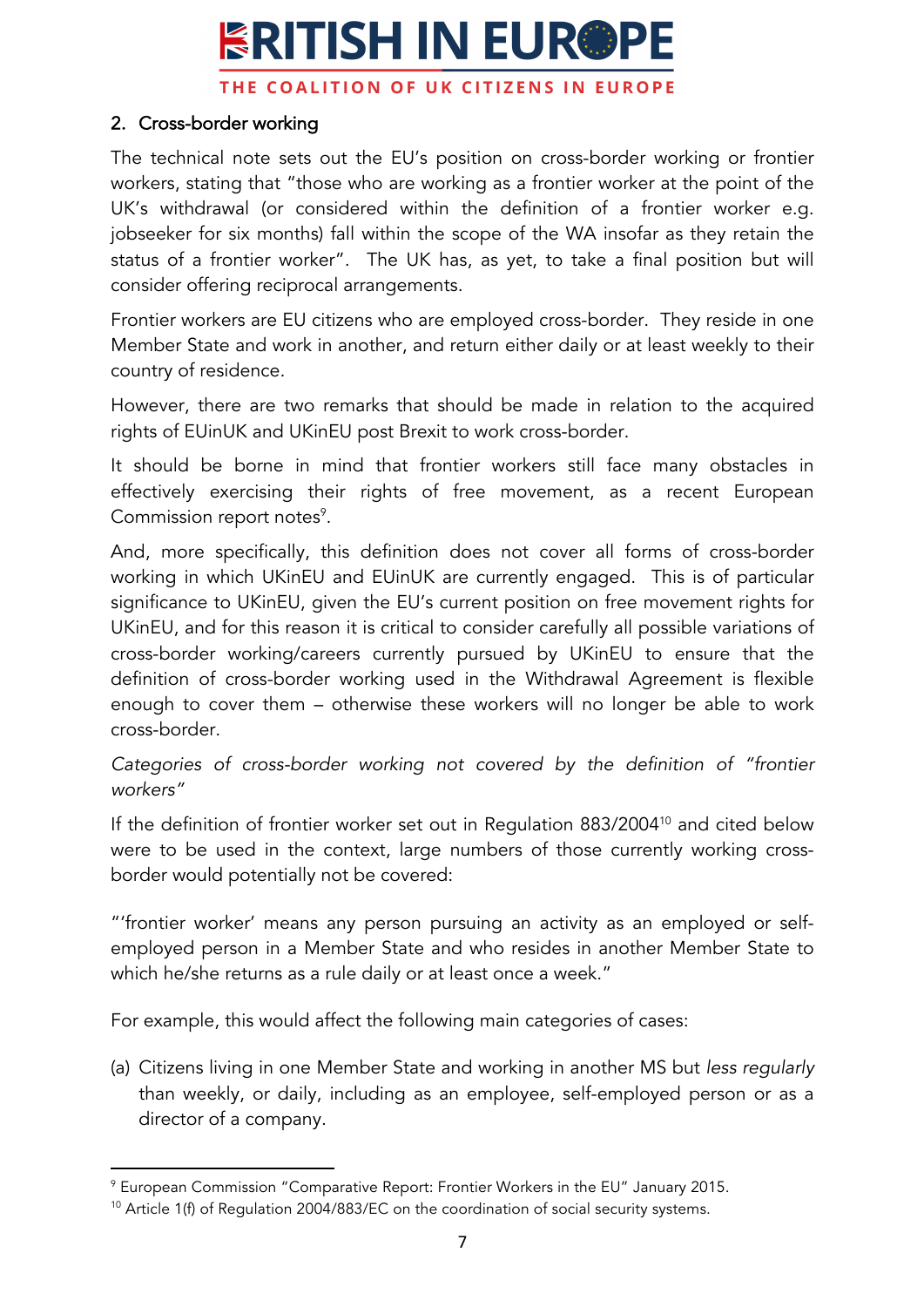THE COALITION OF UK CITIZENS IN EUROPE

- (b) Citizens living in one Member State and working in *more than one* other MS, including as an employee, self-employed person or as a director of companies in different EU member states.
- (c) Citizens living and working in one Member State and engaged in short term provision of services in one or more others.
- (d) Citizens residing in one Member State and working on a short-term posting in another.
- (e) Citizens providing services from the Member State of residence but collaborating with colleagues in another Member State and thus commuting regularly to discuss work matters with them and for other meetings.

Case (c) covers for example the case of a professional providing services on a temporary and occasional basis under Directive 2005/36/EC on the mutual recognition of qualifications<sup>11</sup>. Linked to the questions that we have raised in previous submissions concerning the guarantee of the right of establishment for UKinEU and EUinUK, it is not clear whether this form of cross-border working would be covered for these groups post Brexit.

Case (d) is likely to fall within the scope of the discussions between the UK and EU on posted workers and we noted our support for the UK's position on posted workers in our main response to the second round. There are however a number of questions here: would all currently posted workers be covered by the agreement reached on citizens' rights in the Withdrawal Agreement? Would UKinEU habitually resident in one EU27 country and currently posted to another or the UK be covered (presumably yes)? What about EUinUK in a similar situation? And what would be the position on postings for UKinEU who work for employers or clients with multiple offices across the EU going forward (given that the current EU proposal would not maintain rights of free movement?)?

### *Problems and Solutions*

 

Since the five categories of workers set out above (a)-(e) would not be covered by the definition of frontier workers, a first problem is what conditions would apply to these workers in particular as regards working conditions, tax and social security post Brexit. The UK would thus need to ensure that EUinUK who work cross-border and are not covered by the definition were treated equally as compared to UK workers. The EU would also need to guarantee equal treatment to UKinEU working cross-border and not covered by the definition, whether in the EU 27 or the UK.

<sup>&</sup>lt;sup>11</sup> Currently, depending on the relevant qualification, short-term provision of services in this way would be relatively straightforward, especially where the profession was regulated, and subject to only minimal formalities and compliance with the relevant professional rules in the country to which the professional moves.